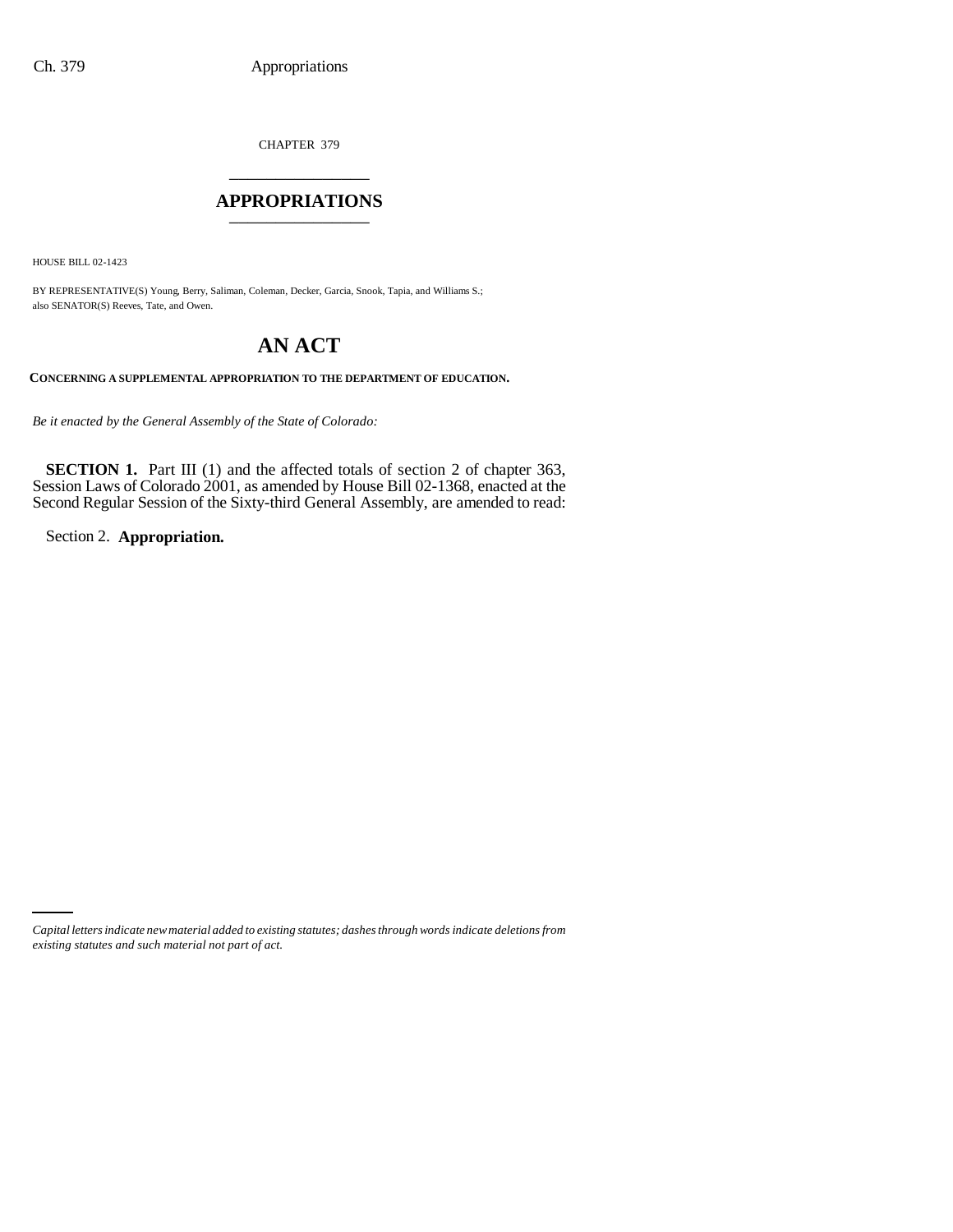|                                   |                                      |              | <b>APPROPRIATION FROM</b>     |                                                |                             |                                              |                                |  |
|-----------------------------------|--------------------------------------|--------------|-------------------------------|------------------------------------------------|-----------------------------|----------------------------------------------|--------------------------------|--|
|                                   | <b>ITEM &amp;</b><br><b>SUBTOTAL</b> | <b>TOTAL</b> | <b>GENERAL</b><br><b>FUND</b> | <b>GENERAL</b><br><b>FUND</b><br><b>EXEMPT</b> | <b>CASH</b><br><b>FUNDS</b> | <b>CASH</b><br><b>FUNDS</b><br><b>EXEMPT</b> | <b>FEDERAL</b><br><b>FUNDS</b> |  |
|                                   | $\$$                                 | \$           | \$                            | \$                                             | \$                          | \$<br>\$                                     |                                |  |
|                                   |                                      |              |                               | <b>PART III</b>                                |                             |                                              |                                |  |
|                                   |                                      |              |                               | <b>DEPARTMENT OF EDUCATION</b>                 |                             |                                              |                                |  |
| (1) MANAGEMENT AND ADMINISTRATION |                                      |              |                               |                                                |                             |                                              |                                |  |
| General Department and            |                                      |              |                               |                                                |                             |                                              |                                |  |
| Program Administration            | 7,488,917                            |              | 6,286,159                     |                                                | 157,790 <sup>a</sup>        | 1,044,968(T)                                 |                                |  |
|                                   |                                      |              | 6,086,159                     |                                                |                             | $1,244,968(T)$ <sup>b</sup>                  |                                |  |
|                                   |                                      |              | $(82.0$ FTE)                  |                                                |                             | $(15.5$ FTE)                                 |                                |  |
| Office of Professional            |                                      |              |                               |                                                |                             |                                              |                                |  |
| Services                          | 1,881,227                            |              |                               |                                                | $1,881,227^c$               |                                              |                                |  |
|                                   |                                      |              |                               |                                                | $(16.0$ FTE)                |                                              |                                |  |
| <b>Salary Survey</b>              | 609,711                              |              | 529,213                       |                                                | 41,675 $s$                  | $38,823(T)^d$                                |                                |  |
| Anniversary Increases             | 247,109                              |              | 214,167                       |                                                | $16,798$ <sup>h</sup>       | $16,144(T)^e$                                |                                |  |
| Shift Differential                | 75,546                               |              | 75,546                        |                                                |                             |                                              |                                |  |
| Sick and Annual                   |                                      |              |                               |                                                |                             |                                              |                                |  |
| Payouts                           | 99,930                               |              |                               |                                                |                             | $99,930(T)$ <sup>f</sup>                     |                                |  |
| <b>Emeritus Retirement</b>        | 110,000                              |              | H0.000                        |                                                |                             |                                              |                                |  |
|                                   | 107,000                              |              | 107,000                       |                                                |                             |                                              |                                |  |
| <b>Administrative Law</b>         |                                      |              |                               |                                                |                             |                                              |                                |  |
| Judge Services for 642            |                                      |              |                               |                                                |                             |                                              |                                |  |
| hours                             | 68,128                               |              |                               |                                                | 14,307c                     | $53,821(T)^i$                                |                                |  |

Ch. 379 Appropriations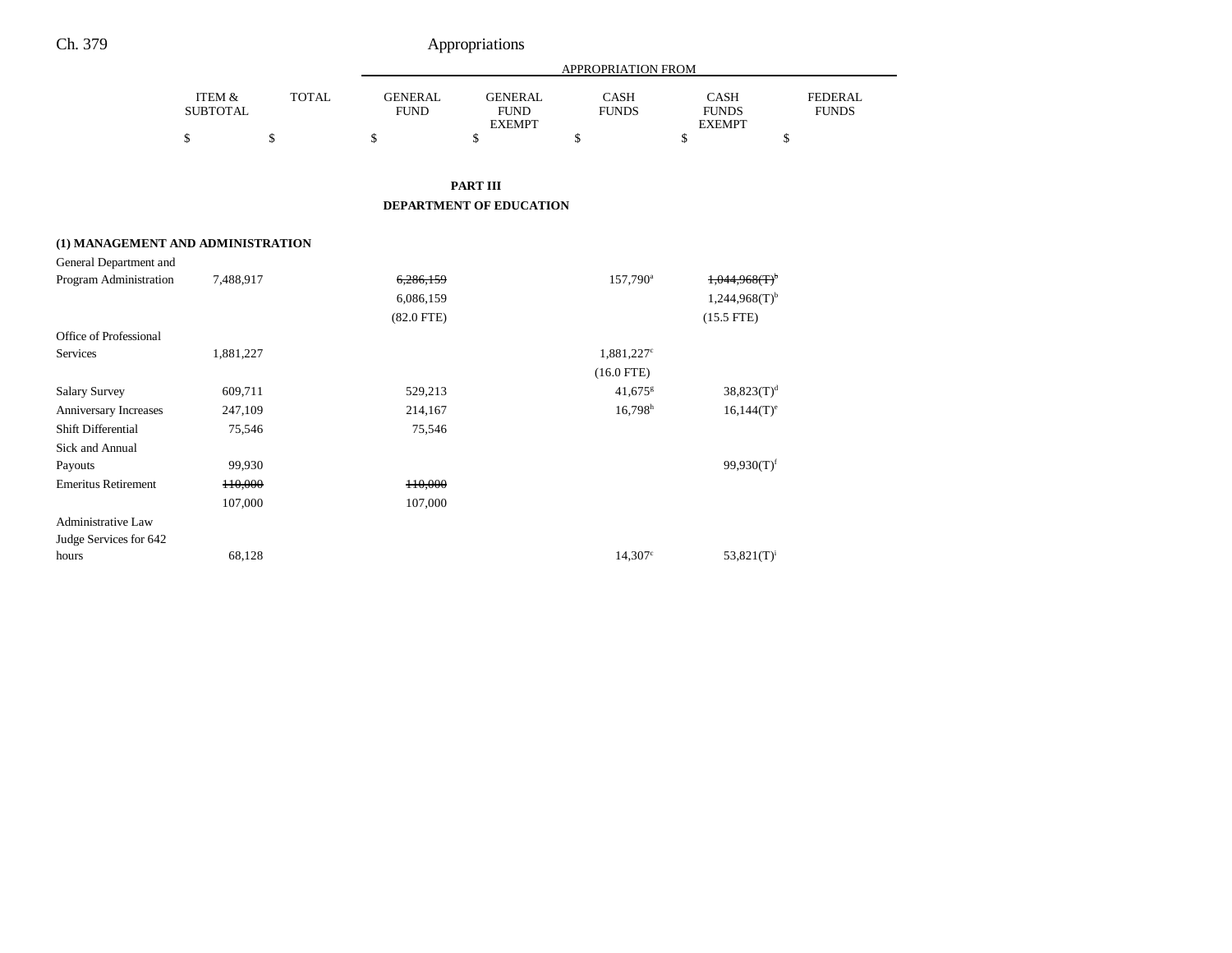| Capitol Complex Leased        |            |             |         |         |
|-------------------------------|------------|-------------|---------|---------|
| Space                         | 382,828    | 153,133     | 26,797c | 202,898 |
| <b>Information Technology</b> |            |             |         |         |
| <b>Asset Maintenance</b>      | 90,788     | 90,788      |         |         |
| Disaster Recovery             | 26,914     | 26,914      |         |         |
| Colorado Student              |            |             |         |         |
| <b>Assessment Program</b>     | 15,354,196 | 15,354,196  |         |         |
| School Report Card and        |            |             |         |         |
| <b>State Data Reporting</b>   |            |             |         |         |
| System                        | 1,805,053  | 1,805,053   |         |         |
|                               | 1,624,835  | 1,624,835   |         |         |
|                               |            | $(3.0$ FTE) |         |         |
|                               |            | 28,240,347  |         |         |
|                               |            | 28,057,129  |         |         |

<sup>a</sup> Of this amount, \$36,496 shall be from the Educator Licensure Cash Fund created in Section 22-60.5-112, C.R.S., \$76,814(T) shall be from the Department of Natural Resources, Division of Wildlife, \$35,480 shall be from the Public School Income Fund pursuant to Section 22-2-112 (1) (i), C.R.S., and \$9,000 shall be from general education development program fees.

<sup>b</sup> Of this amount, \$793,867 \$993,867 shall be from indirect cost recoveries, \$166,363 shall be from Public School Transportation, and \$84,738 shall be from the State Share of Districts' Total Program Funding.

<sup>c</sup> These amounts shall be from the Educator Licensure Cash Fund created in Section 22-60.5-112, C.R.S.

d Of this amount, \$28,885 shall be from indirect cost recoveries, \$6,360 shall be from Public School Transportation, and \$3,578 shall be from the State Share of Districts' Total Program Funding.

e Of this amount, \$11,545 shall be from indirect cost recoveries, \$3,007 shall be from Public School Transportation, and \$1,592 shall be from the State Share of Districts' Total Program Funding.

f This amount shall be from indirect cost recoveries.

g Of this amount, \$38,351 shall be from the Educator Licensure Cash Fund created in Section 22-60.5-112, C.R.S., and \$3,324(T) shall be from the Department of Natural Resources, Division of Wildlife.

Ch. 379 Appropriations